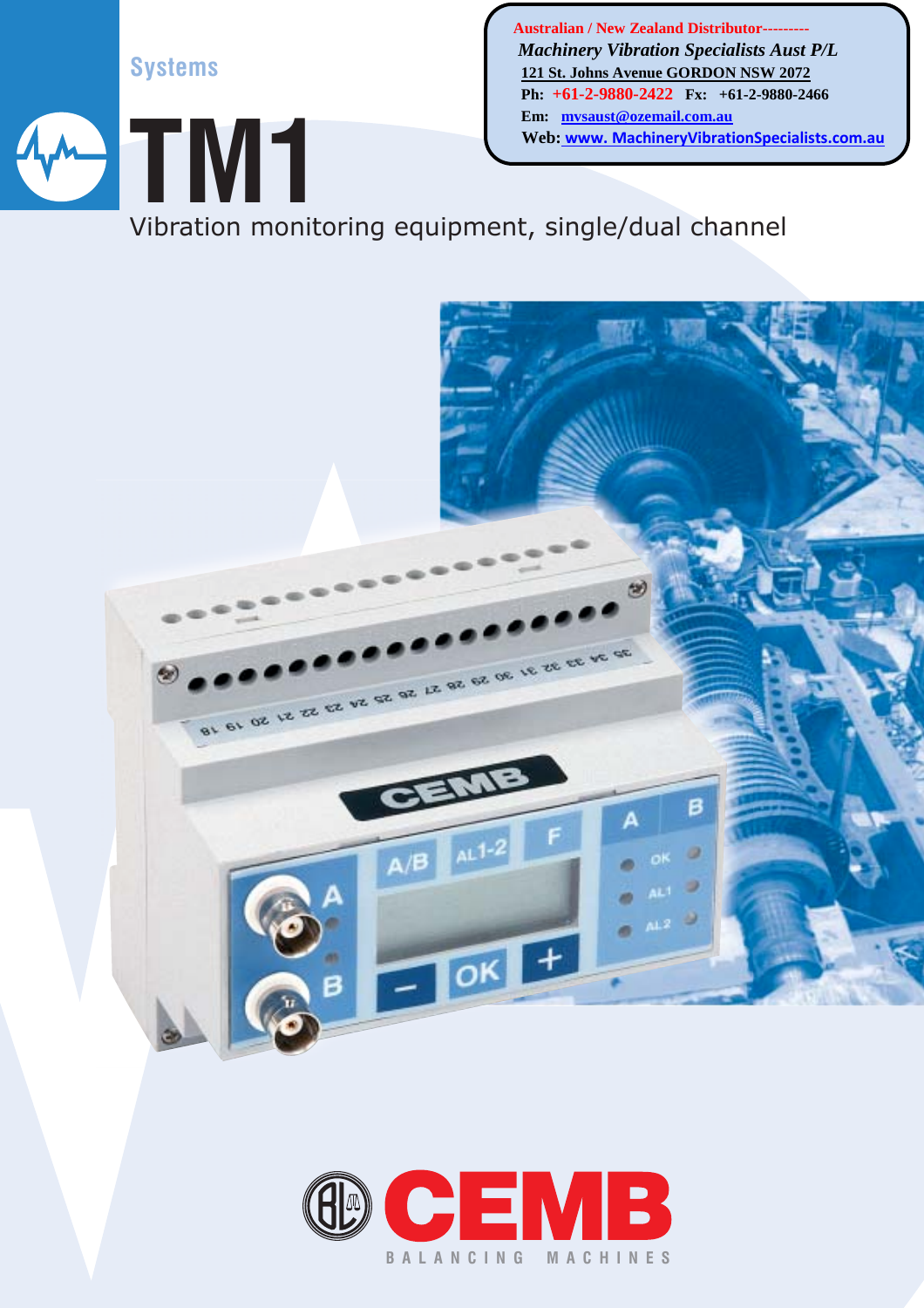# **TM1**

# Vibration monitoring equipment, single/dual channel

#### $\blacktriangleright$  Function

The TM1 equipment continuously measures the vibrations of rotating machines by supplying analog outputs (for interfaces to PLC or DCS) or digital outputs (alarm and trip contacts) with the display on a digital readout of the found value. The equipment can be connected to other instruments (max. 32) via serial line RS485 or to a PC (through appropriate interface) for setting and reading the stored data by the various measuring parameters.

#### $\blacktriangleright$  Typical applications

Testing of the vibration of one or two channels of any type of rotating machine (motors, fans, compressors, turbines, pumps, etc.). It is normally installed near the machine and performs all the functions required for protection and monitoring: measurement, protection, alarm signalling, interfaceability with supervisory system, selfdiagnostics.

#### $\blacktriangleright$  Main characteristics

The TM1 instrument has been designed and implemented with the latest digital technologies which have allowed to improve the flexibility and performance of the system, by reducing its overall dimensions and simplifying the procedures for installation, setting and modification of all the operating parameters.

The instrument can be interfaced to 1 or 2 sensors (velocity transducers or acceleration transducers) besides with two phase reference transducers.

Digital readout of the vibration value allows the operator to have an immediate check of the vibratory state of the machine during set-up operations.

The control panel is provided with various buttons

for presetting the operating parameters of the instrument (selection of: measuring unit, alarm thresholds, alarm time delay, threshold multiplier, by-pass) as well as LED's for displaying the status regarding alarm, self-diagnostics and BNC sockets for connection to a vibration analyzer. The instrument is also provided with a serial link RS485 for transferring stored data and settings of all operating parameters of the instrument by a PC.

The TM1 equipment can be installed in an electrical cabinet (fixing on Din rail) or inside a junction box positioned next to the machine being monitored.



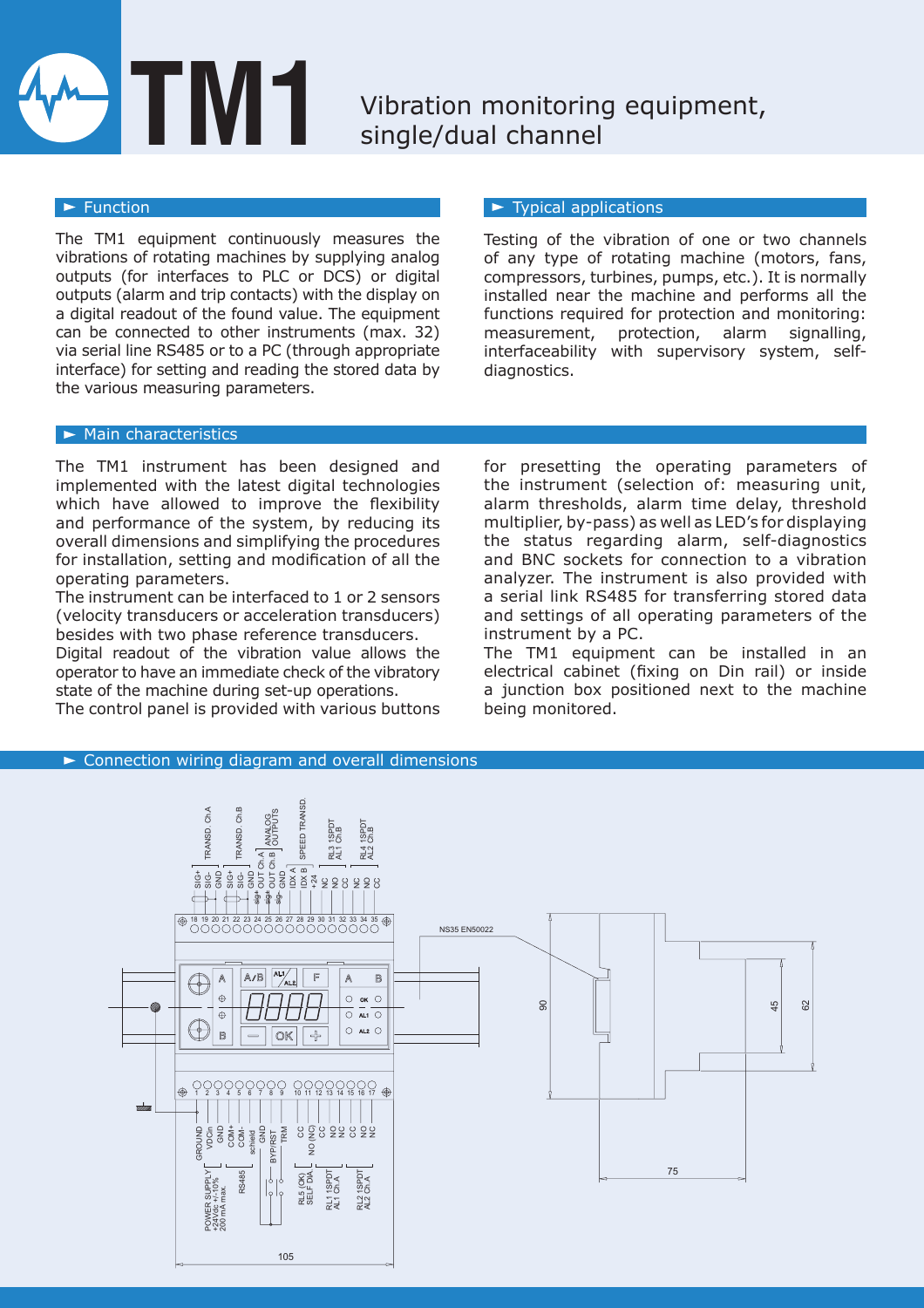#### Composition:

- $> 1$  instrument in plastic box
- $> 1$  or 2 measuring traducers (velocity or acceleration transducer)
- $\triangleright$  2 velocity transducers (optional)

Transducers which can be used:

- $\triangleright$  Velocity transducers T1-40; T1-40V; T1-40BF; T1-38: T1-38V; T1-38BF
- $\triangleright$  Acceleration transducers (ICP) TA 18; M16; M602

#### Power supply:

- $> 24$  Vdc nominal (22 $\div$ 26 Vdc)
- $> 110/220$  Vac 50 to 60 Hz (optional)

#### External connection:

- $\triangleright$  Terminal board for connecting transducers (max. cable section 2.5 mm2)
- $\triangleright$  Terminal board for connecting alarm contacts (max. cable section 2.5 mm<sup>2</sup>)
- $\triangleright$  Terminal board for serial port RS485
- $\triangleright$  BNC connectors for connection to the analyzer

Ambient temperature range:

 $> -20^{\circ}$  /  $+70^{\circ}$ C

#### TM1: example of multiple application

#### Inputs:

- $>$  2 inputs, vibration transducers
- $> 2$  inputs, velocity transducers
- $> 2$  inputs for TRIP MULTIPLIER and BYPASS/RESET
- $\triangleright$  Serial link RS485

Analog outputs:

 $\geq$  2 analog outputs 4:20 mA / 0: 10 V

#### Output relays:

- $\triangleright$  SPDT contacts, I level, channel A/B
- $\triangleright$  SPDT contacts, II level, channel A/B
- $\triangleright$  SPDT contact, self-diagnostics

#### Max. measuring range:

- $\triangleright$  velocity: 200 mm/s
- $\triangleright$  acceleration: 50g
- $\triangleright$  displacement: 1000 µm

#### Type of measurement:

 $\triangleright$  RMS, peak, peak-to-peak

#### Protection degree:

 $\triangleright$  IP30 EN 529/10.91